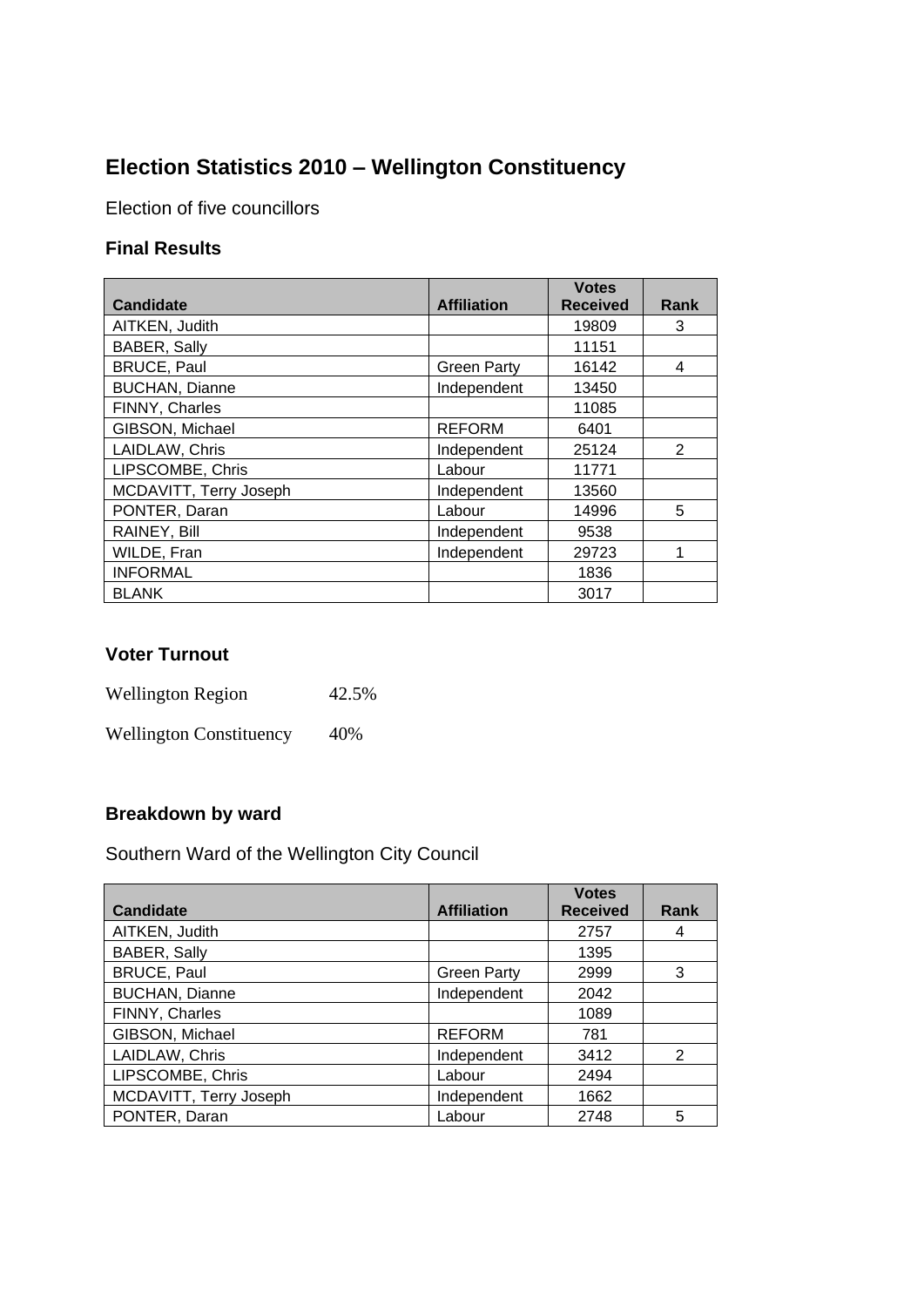| RAINEY, Bill    | Independent | 1459 |  |
|-----------------|-------------|------|--|
| WILDE, Fran     | Independent | 3949 |  |
| <b>INFORMAL</b> |             | 356  |  |
| <b>BLANK</b>    |             | 501  |  |

## Eastern Ward of the Wellington City Council

|                        |                    | <b>Votes</b>    |               |
|------------------------|--------------------|-----------------|---------------|
| <b>Candidate</b>       | <b>Affiliation</b> | <b>Received</b> | Rank          |
| AITKEN, Judith         |                    | 4363            | 3             |
| BABER, Sally           |                    | 2188            |               |
| <b>BRUCE, Paul</b>     | <b>Green Party</b> | 3317            | 5             |
| <b>BUCHAN, Dianne</b>  | Independent        | 2974            |               |
| FINNY, Charles         |                    | 2295            |               |
| GIBSON, Michael        | <b>REFORM</b>      | 1442            |               |
| LAIDLAW, Chris         | Independent        | 5484            | $\mathcal{P}$ |
| LIPSCOMBE, Chris       | Labour             | 2760            |               |
| MCDAVITT, Terry Joseph | Independent        | 2996            |               |
| PONTER, Daran          | Labour             | 3471            | 4             |
| RAINEY, Bill           | Independent        | 2102            |               |
| WILDE, Fran            | Independent        | 6409            |               |
| <b>INFORMAL</b>        |                    | 523             |               |
| <b>BLANK</b>           |                    | 691             |               |

# Lambton Ward of the Wellington City Council

|                        |                    | <b>Votes</b>    |                |
|------------------------|--------------------|-----------------|----------------|
| <b>Candidate</b>       | <b>Affiliation</b> | <b>Received</b> | Rank           |
| AITKEN, Judith         |                    | 3830            | 3              |
| BABER, Sally           |                    | 2087            |                |
| <b>BRUCE, Paul</b>     | <b>Green Party</b> | 3783            | 4              |
| <b>BUCHAN, Dianne</b>  | Independent        | 2834            |                |
| FINNY, Charles         |                    | 2478            |                |
| GIBSON, Michael        | <b>REFORM</b>      | 1140            |                |
| LAIDLAW, Chris         | Independent        | 4891            | $\overline{2}$ |
| LIPSCOMBE, Chris       | Labour             | 2540            |                |
| MCDAVITT, Terry Joseph | Independent        | 2546            |                |
| PONTER, Daran          | Labour             | 3147            | 5              |
| RAINEY, Bill           | Independent        | 2046            |                |
| WILDE, Fran            | Independent        | 5968            | 1              |
| <b>INFORMAL</b>        |                    | 357             |                |
| <b>BLANK</b>           |                    | 633             |                |